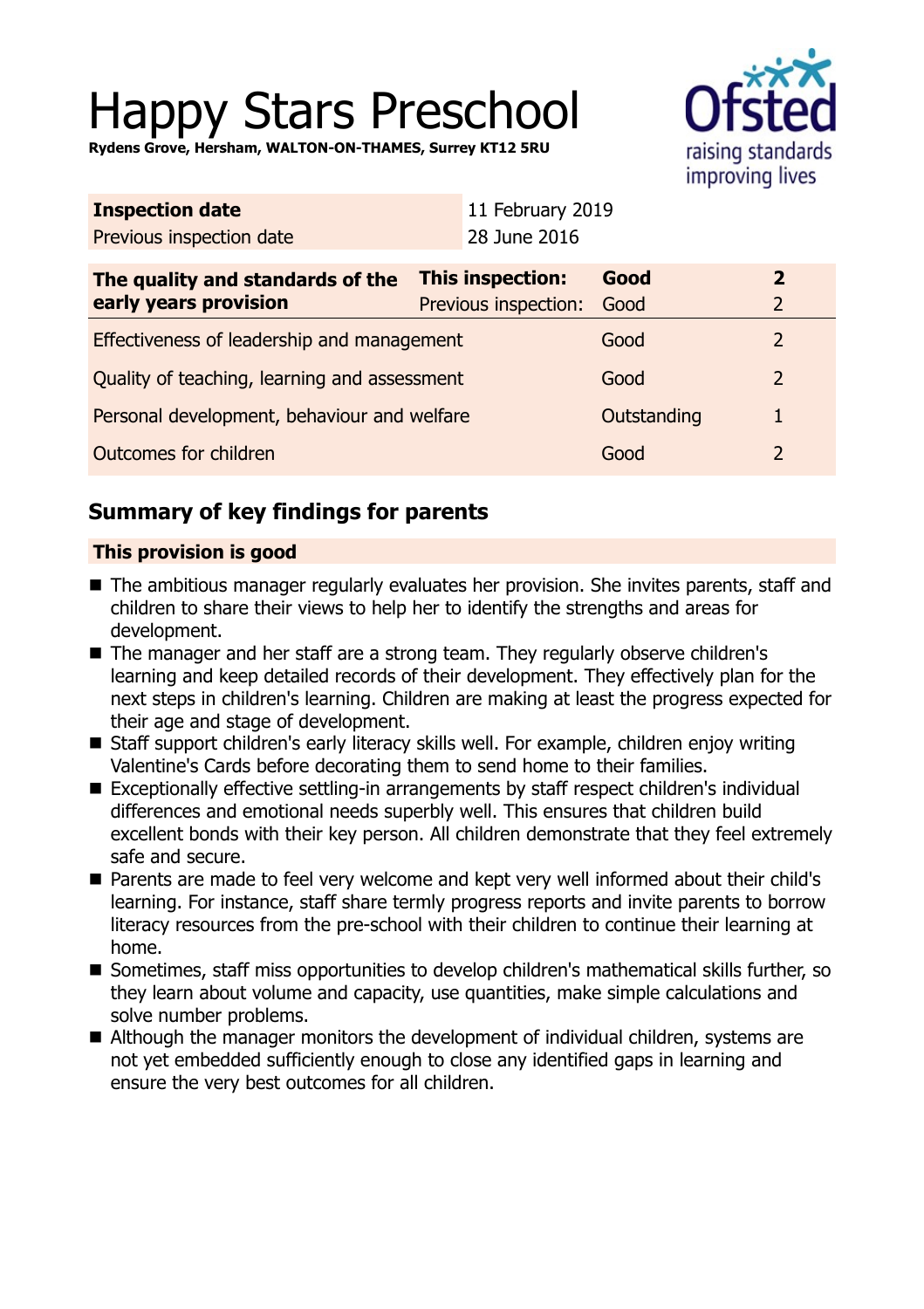## **What the setting needs to do to improve further**

## **To further improve the quality of the early years provision the provider should:**

- $\blacksquare$  extend opportunities for children to develop their mathematical skills further, so they learn about volume and capacity, use quantities, make simple calculations and solve number problems in their play
- $\blacksquare$  embed systems for monitoring the progress of individuals and groups of children to help raise outcomes to the highest level.

## **Inspection activities**

- $\blacksquare$  The inspector observed the quality of teaching and the impact that this has on children's learning, indoors and outdoors.
- $\blacksquare$  The inspector completed a joint observation with the manager.
- $\blacksquare$  The inspector spoke to children and staff at appropriate times throughout the inspection.
- $\blacksquare$  The inspector spoke with parents and took account of their views.
- $\blacksquare$  The inspector met with the manager to look at a range of documentation, including policies, staff records, self-evaluation, recruitment and training and safeguarding procedures.

## **Inspector**

Nicola Edwards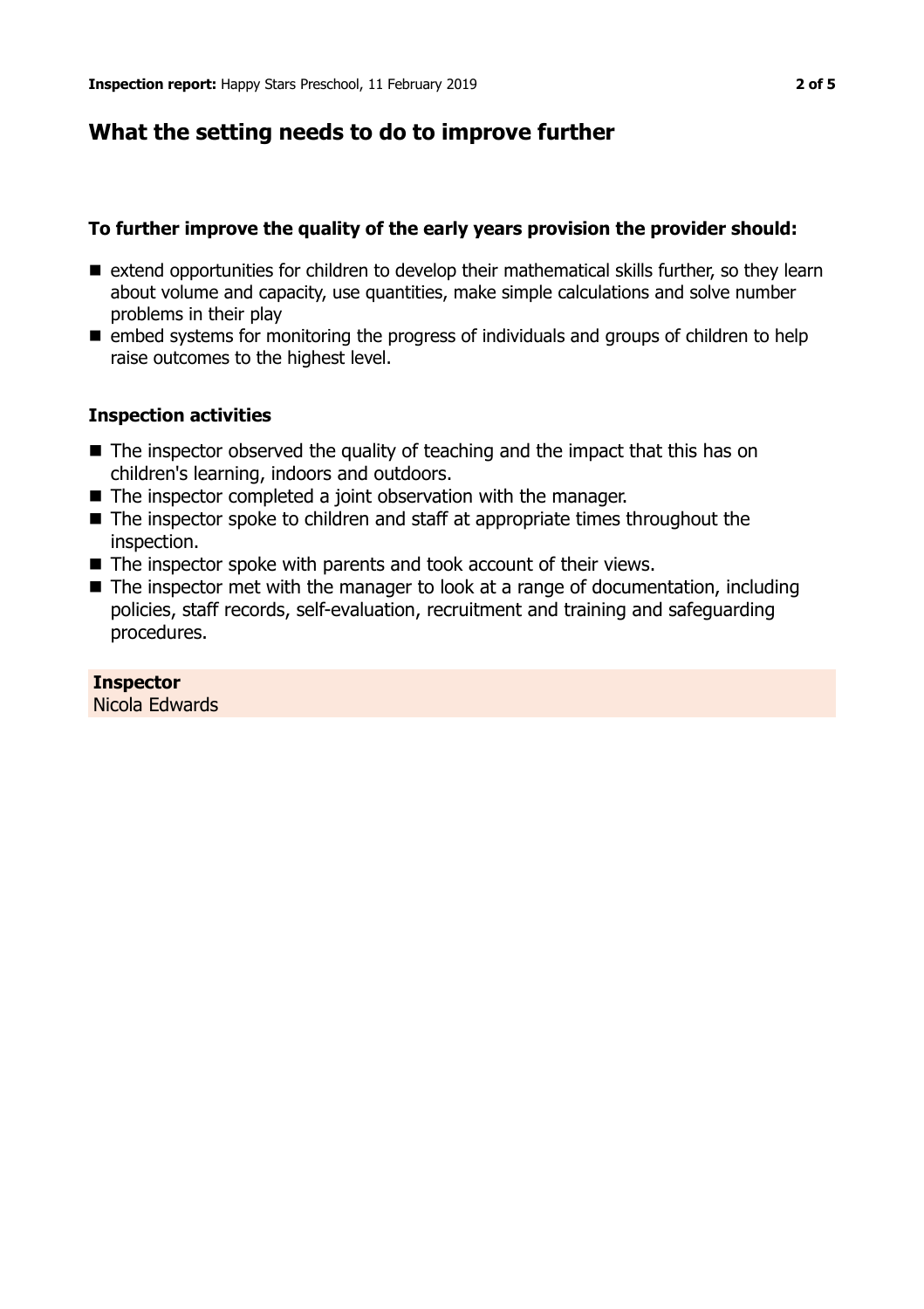## **Inspection findings**

#### **Effectiveness of leadership and management is good**

Safeguarding is effective. The manager and her staff have an excellent knowledge of the safeguarding procedures and the steps they should take if they have a concern about a child's safety or well-being. Staff know the signs that indicate a child is at risk of abuse, neglect or being drawn into extreme ideas or behaviours. Arrangements for recruitment, induction and ongoing training of staff are effective. Staff have a good understanding of their roles and responsibilities. They attend regular staff meetings and the manager regularly shares changes to policies and procedures to keep their knowledge up to date. The manager has developed effective partnerships with local settings and schools to support children's move to school.

## **Quality of teaching, learning and assessment is good**

The quality of teaching is good and staff use their good knowledge of children's interests to plan enjoyable activities. Staff support children to use their imaginations particularly well. For instance, some children enjoy building multi-storey houses from construction bricks for their Tyrannosaurus Rex. Others show considerable kindness as they dress and feed their babies before settling them down for a story. Children are offered a wide range of opportunities to develop their hand control using different tools, indoors and outdoors. For instance, they enjoy moulding, cutting and making marks in play dough and filling plant pots with sand and artificial flowers. Staff support children's communication skills very well. For example, they encourage younger children to name the images they can see as they share story books. When playing, they model the correct pronunciation of words to develop children's understanding.

#### **Personal development, behaviour and welfare are outstanding**

Children's behaviour is exemplary. They effortlessly take turns, share and help one another. Children are extremely happy and they play exceptionally well together. Staff are highly skilled at using strategies to help children overcome frustration, to achieve new skills and develop their concentration skills. This contributes greatly to children's high levels of self-esteem and confidence. Children demonstrate exceptional levels of concentration and perseverance. For example, they sustain interest in board games for prolonged periods and demonstrate excellent turn taking and sharing skills without prompting. As they pass the dice they tell one another 'your turn' and patiently await their throw. Children are offered excellent opportunities to learn about the world around them and the local community. For instance, parents are invited to share favourite stories in children's home languages. Children enjoy visits from the local emergency services to learn about safety and the 'lollipop person' to learn about road safety.

#### **Outcomes for children are good**

Children develop the skills and knowledge for their future learning and to prepare them for school. For instance, they enjoy self-registering when they arrive in the morning and recognise shapes and colours. Older children learn to identify letters and write their name independently. Children happily share their ideas and communicate very well. Children are good problem solvers. For example, they carefully look at the puzzle box to work out the next piece they need to complete their picture.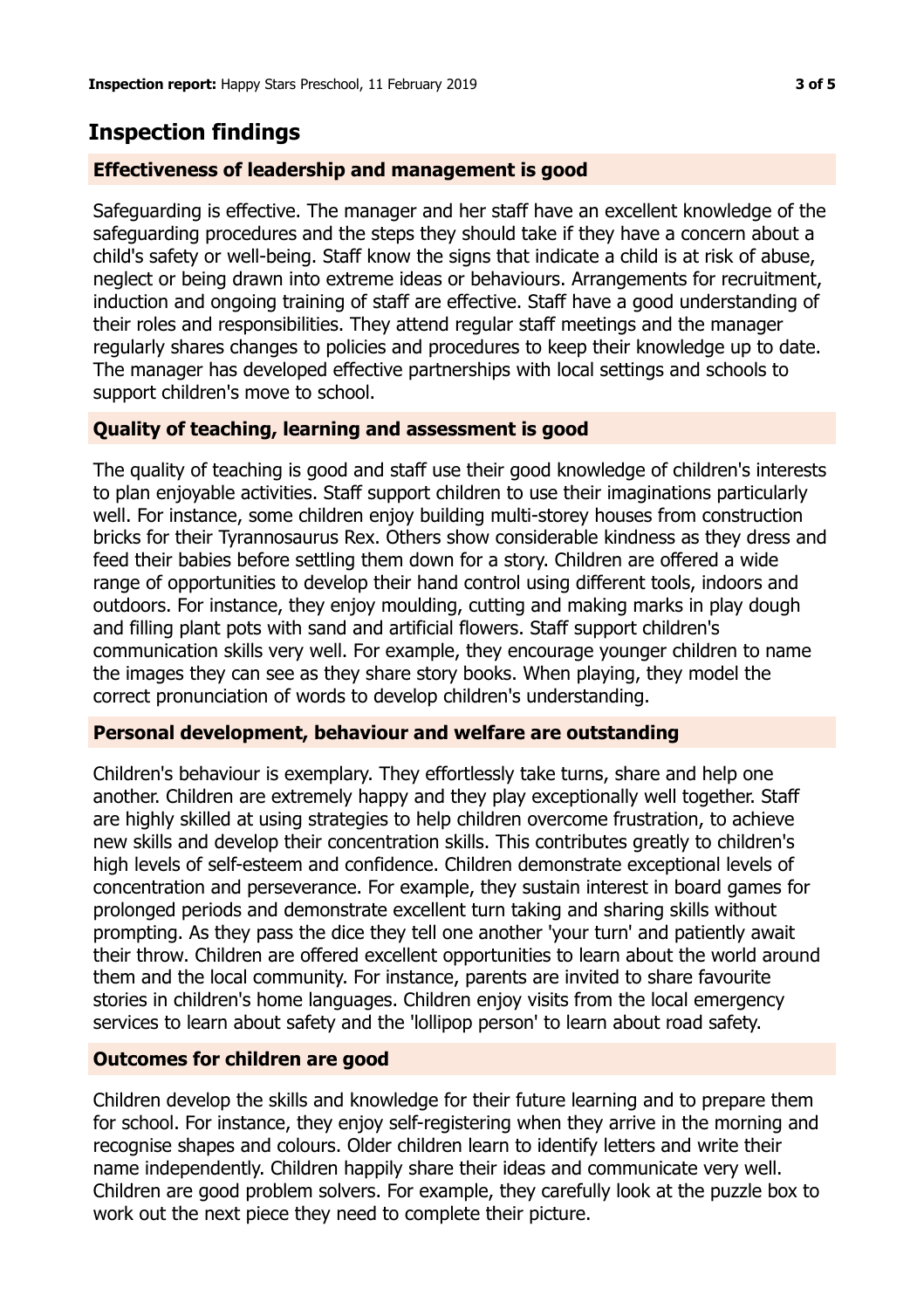## **Setting details**

| Unique reference number                             | EY479557                                                                             |  |
|-----------------------------------------------------|--------------------------------------------------------------------------------------|--|
| <b>Local authority</b>                              | Surrey                                                                               |  |
| <b>Inspection number</b>                            | 10076161                                                                             |  |
| <b>Type of provision</b>                            | Childcare on non-domestic premises                                                   |  |
| <b>Registers</b>                                    | Early Years Register, Compulsory Childcare<br>Register, Voluntary Childcare Register |  |
| Day care type                                       | Sessional day care                                                                   |  |
| Age range of children                               | $2 - 4$                                                                              |  |
| <b>Total number of places</b>                       | 23                                                                                   |  |
| Number of children on roll                          | 13                                                                                   |  |
| Name of registered person                           | Happy Stars Preschool Limited                                                        |  |
| <b>Registered person unique</b><br>reference number | RP909825                                                                             |  |
| Date of previous inspection                         | 28 June 2016                                                                         |  |
| <b>Telephone number</b>                             | 07931 267863                                                                         |  |

Happy Stars Preschool registered in 2008 and re-registered in 2014. The pre-school operates in Hersham, Surrey. The pre-school is open between 9am and 3pm on Monday and Wednesday and between 9am and 12.30pm on Tuesday, Thursday and Friday, during term time only. The setting employs six staff, all of whom hold appropriate early years qualifications. The setting receives funding for the provision of free early education for children aged two, three and four years.

This inspection was carried out by Ofsted under sections 49 and 50 of the Childcare Act 2006 on the quality and standards of provision that is registered on the Early Years Register. The registered person must ensure that this provision complies with the statutory framework for children's learning, development and care, known as the early years foundation stage.

Any complaints about the inspection or the report should be made following the procedures set out in the guidance Complaints procedure: raising concerns and making complaints about Ofsted, which is available from Ofsted's website: www.ofsted.gov.uk. If you would like Ofsted to send you a copy of the guidance, please telephone 0300 123 4234, or email [enquiries@ofsted.gov.uk.](mailto:enquiries@ofsted.gov.uk)